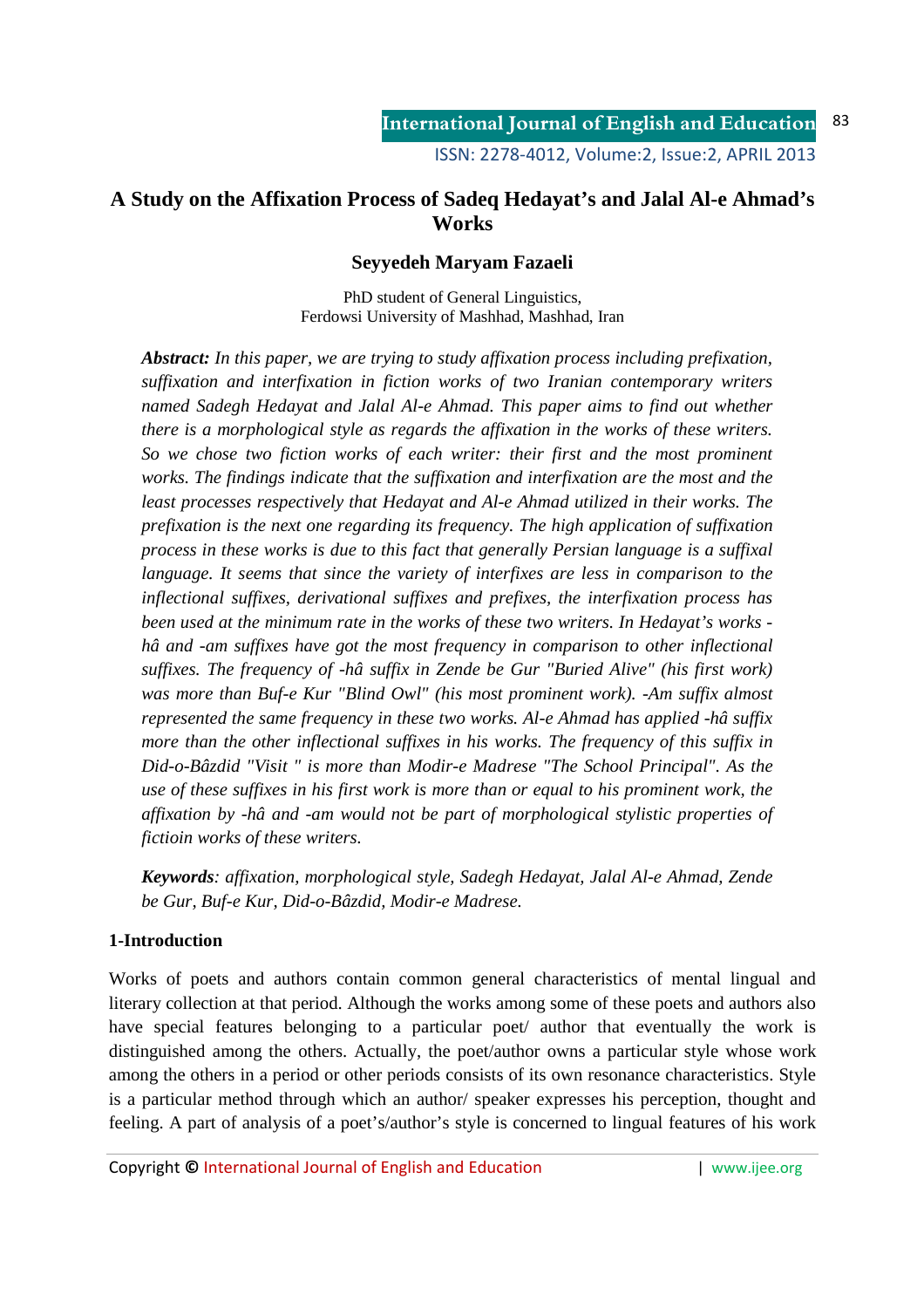such as focusing on phonemes, morphology area, considering sentences structures and type of word orders. In morphological study of a poet's/ author's work, affixation could be focused on, so we will discuss it in this paper.

# **2-Framework of Research**

Morphology is a branch of linguistics that deals with words and their structure and how they are being formed (Aronoff & fudeman, 2011: 2) . One of the productive word formation processes in Persian and other languages is the affixation. Affix is a bound morpheme that attaches to a morpheme or other morphemes like a root, a stem or a base (Katamba, 1993: 44) to make a lexeme or a word form (Shaqaqi, 2008: 67). Affixes are divided into prefix, suffix, interfix, circumfix and transfix according to their position and the connection to stem.

The current paper only studies the affixation in three levels of prefixation, suffixation and interfixation. We illustrate interfixes, prefixes and suffixes with Persian examples and fulfill data analysis according to these explanations and definitions.

Interfix is a morpheme appearing between two bases (Bauer, 2003: 246) and attaches them. Interfix never attaches to the beginning or end of a stem, rather it is applied between two words and phonetically it is connected to the first word (Shaqaqi, 2008: 68). Interfixes are mostly used between two bases which are repeated.

EX: -*tâ*- interfix: *sar tâ sar* "all over"

Prefix is a morpheme which comes before a root, a stem or a base. Suffix is a morpheme that comes after a root, a stem or a base (Katamba, 1993: 44).

EX: *bâ*- prefix: *bâxerad* "wise"

-*dân* suffix: *qoldân* "vase"

Affixes based on their structural function divided into the derivational and inflectional affixes. Derivational affix forms a new lexeme which represents the lexical entry in dictionaries. Usually «alter the meaning or grammatical category of the base» (Katamba, 1993: 45).

Persian EX: *bi*- derivational prefix: *biadab* "impolite"

-*ande* derivational suffix: *rânande* "driver"

English EX: in- derivational prefix: impolite

-al derivational suffix: national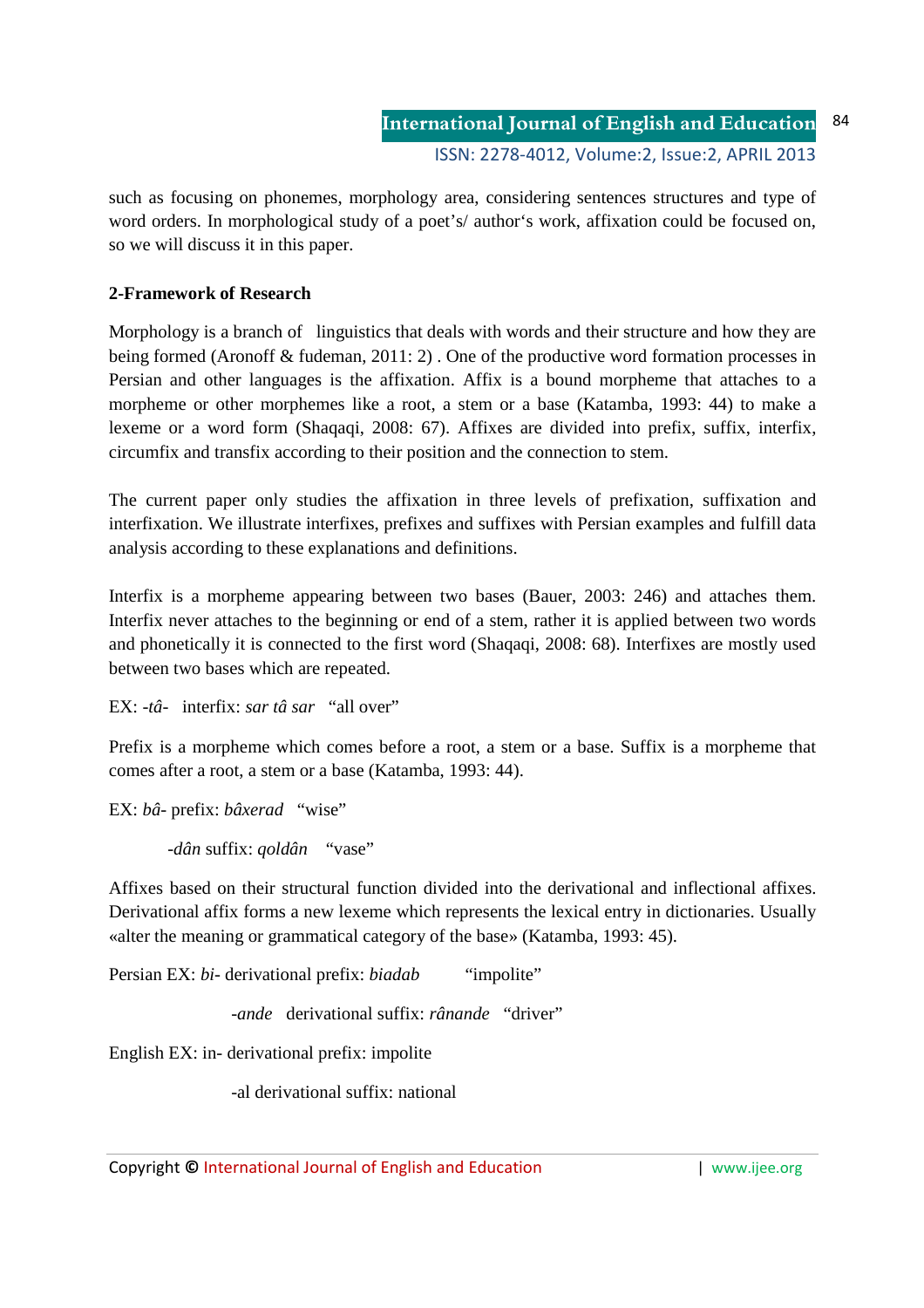Inflectional affixes deal with syntactic concepts such as plural (in nouns), time, model, aspect, person and number (in verbs) and comparison (in adjectives). Inflectional affix has a grammatical function and never makes a lexeme rather it creates a word form. See these samples from Persian and English languages:

Persian EX:- $\hat{a}n^4$  inflectional suffix: *deraxtân* "trees"

*be*-5 inflectional prefix: *bede* "give"

English EX: -*s* inflectional suffix (plural marker): apples

In Persian language, prefixes and suffixes are divided into derivational and inflectional while in English, all prefixes are derivational, and suffixes are derivational and inflectional. Therefore, the grammatical functions of affixes are different in each language. In Persian, inflectional prefixes only attach to verbal bases as the above example it should be pointed out that we will not discuss inflectional prefixes and suffixes which connect to verbal bases in this research. By studying the affixation process in some fiction works of two contemporary Iranian writers Sadeq Hedayat (1902- 1951) and Jalal Al- $e^6$  Ahmad (1923- 1969) we are going to find out whether we could consider morphological style in the works of these writers or not.

These authors are selected for two reasons. First, both of them were contemporary with each other. Second, their works had different literary styles. Stylistically, analyzing works of Jalal Al-e Ahmad categorizes him in Realism position which is against Romanticism. Realism is linked to rationality and feelings are not involved in this category (Kaviani and Mosavi, 2001: 5). *Zende be Gur* "Buried Alive" story collection and *Buf-e Kur* "Blind Owl" novel of Hedayat are often Naturalistic and Surrealistic respectively. Naturalism describes the overall situation of human (a character in the novel) in the course of orthogenesis conditions (environment) and is based on inheritance (Sarvat, 2007: 79). Surrealism is a movement in art and literature whose foundation is based on imagination, vision, free association and unconscious notions. Superior realities in naturalists' sight are not real and material components and pictures. These are visions, synthetic association, non- uniform and irrational imagination, though (Ian, et al., 2001: 106). This study will investigate the first and most prominent works of each writer. Recurrence is the main factor in forming a style which means repeating a phenomenon or an element either lingual or non-lingual. But in the most prominent work, the author could have his own style by passing time and exercising in writing. Following these illustrations, this paper will discuss works of

<u>.</u>

<sup>4</sup> .-*ân* is plural marker in Persian.

<sup>&</sup>lt;sup>5</sup>.*be*- is an imperative and subjunctive marker in Persian. Here it is the marker of an imperative verb. 6 .*e* is *ezâfe* (genitive) marker.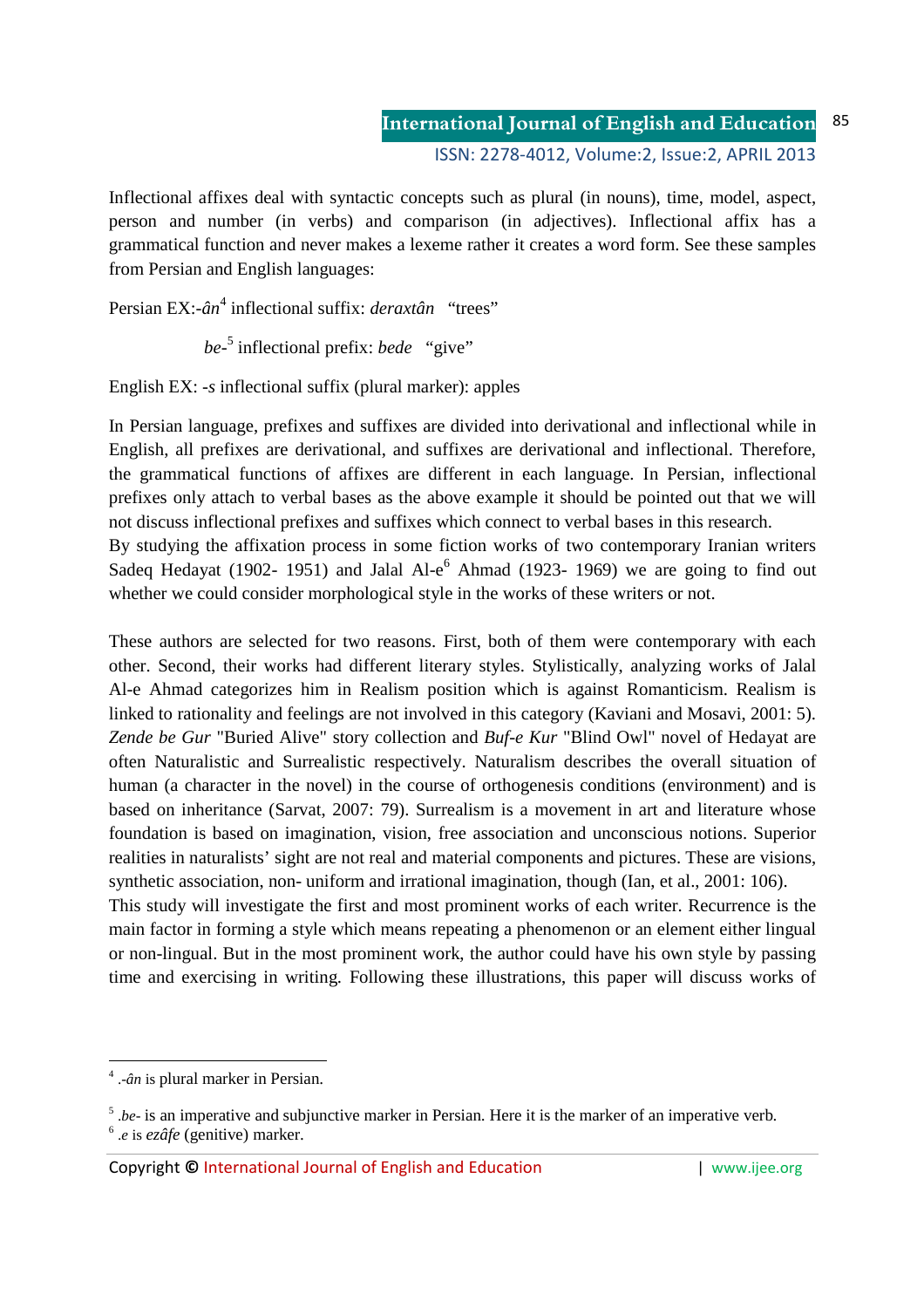ISSN: 2278-4012, Volume:2, Issue:2, APRIL 2013

Sadeq Hedayat like story collection *Zende be Gur* "Buried Alive" (1930)<sup>7</sup> and the novella *Buf-e Kur* "Blind Owl" (1936) that are his first and most outstanding ones. Among the works of Al-e Ahmad, story collection *Did-o<sup>8</sup> -Bâzdid* "Visit" (1945) and novella *Modir-e Madrese* "The School Principal" (1958) will be demonstrated that these works are the first and the most prominent of his fiction works respectively. It should be pointed out that no research has been done related to affixation on works of Hedayat and Al-e Ahmad.

# **3-Data analysis**

In order to study the affixation process in the fiction works of Sadegh Hedayat and Jalal Al-e Ahmad, we randomly extracted 300 bases including a morpheme such as prefix (of the inflectional type ), suffix (of the inflectional and derivational types), and interfix from every work.

# **3-1***"Buried Alive"*

*"Buried Alive"* is the first story collection of Sadegh Hedayat. He wrote this book in Paris and published it in Tehran. This collection includes some stories such as *Zende be Gur* "Buried Alive", *Asir-e Farânsavi* "French Hostage", *Âtaš parast* "Fire Worshipper" and *Âbji Xânum* "The Sister". Different types of affixes applied in this story collection are as follows:

| <b>Affix</b>   | <b>Usage</b>                                                                            | <b>Sample</b>                                       | <b>Frequency</b> | Percentage       |
|----------------|-----------------------------------------------------------------------------------------|-----------------------------------------------------|------------------|------------------|
|                |                                                                                         |                                                     |                  | <b>Frequency</b> |
| -h $\hat{a}^9$ | with noun and<br>demonstrative pronouns<br>including in "this" and $\hat{a}n$<br>"that" | <i>mardhâ</i> "men"-<br>inhâ "they"                 | 103              | %39              |
| $-am^{10}$     | with noun and common<br>pronoun including xod<br>"self"                                 | saram "my head"-<br>xodam <sup>11</sup><br>"myself" | 86               | %32              |

**Table 1: Inflectional suffixes used in the story collection "***Buried Alive***"**

<u>.</u>

<sup>&</sup>lt;sup>7</sup>. The number that is brought after any work in parenthesis indicates publication year of that work. Other publications have been used due to not having any access to their first publication. 8 .In Persian language, conjunction "*va"* sounds *"o"* in some contexts.

<sup>9</sup> .*hâ* is plural marker in Persian.

<sup>&</sup>lt;sup>10</sup> *am* is called *zamayr-e mottasel* that is used for singular first person in Persian. Since there is not this type of pronoun in English, in this research we use "connected pronouns" term for this type of pronouns. <sup>11</sup> .In Persian *xodam* is reflexive pronoun for singular first person.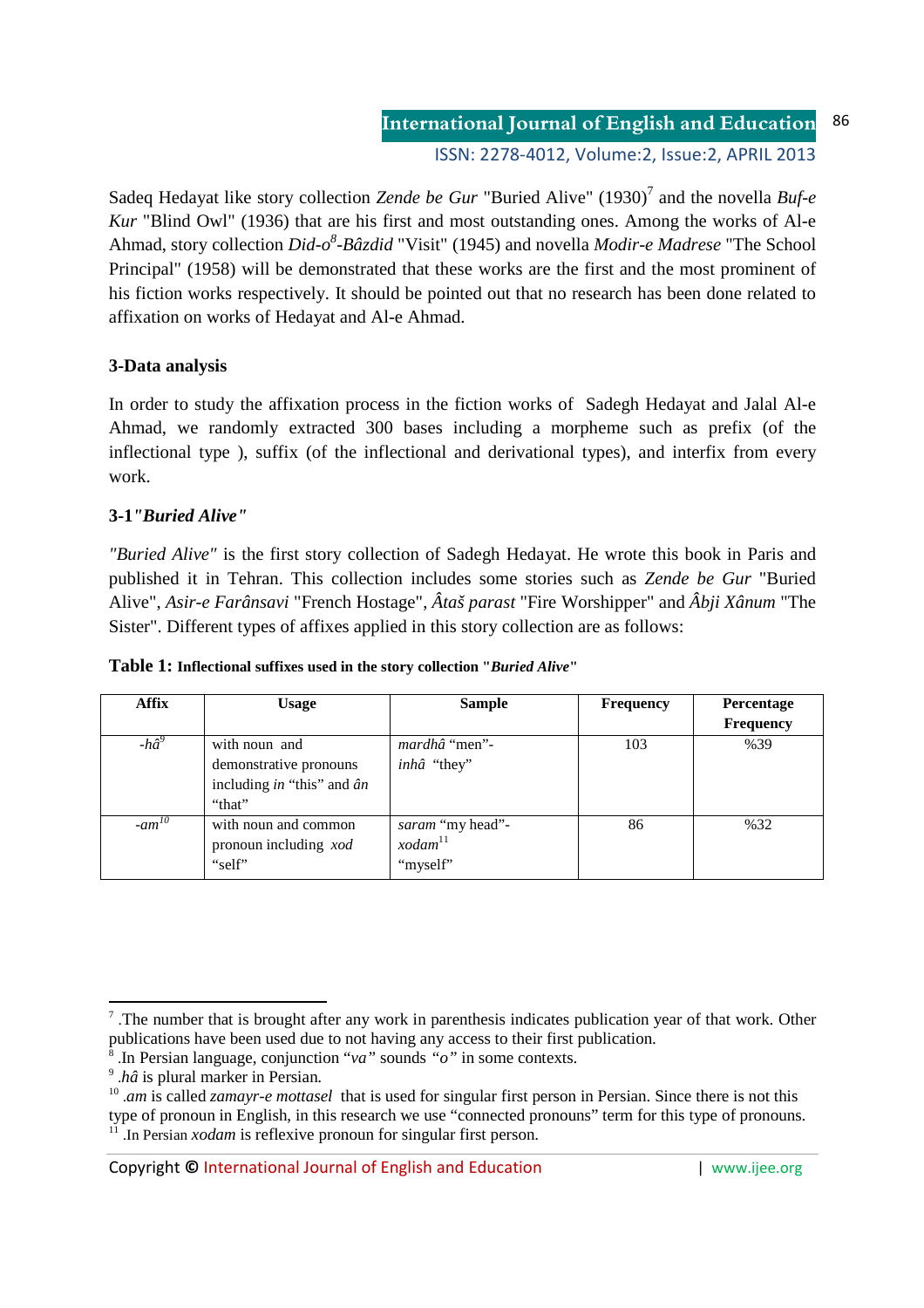# ISSN: 2278-4012, Volume:2, Issue:2, APRIL 2013

| $-a\check{S}^{12}$                      | with noun and common<br>pronoun including xod<br>"self" | ruyaš<br>"his/her face"-<br><i>xodaš</i> <sup>13</sup> "himself/herself" | 30             | %11 |
|-----------------------------------------|---------------------------------------------------------|--------------------------------------------------------------------------|----------------|-----|
| $-at^{14}$                              | with noun and common<br>pronoun including xod<br>"self" | haqqat "your right"-<br><i>xodat</i> <sup>15</sup> "yourself"            | 15             | %4  |
| $-\hat{a}n^{16}$                        | with noun                                               | dustân "friends"                                                         | 6              | %2  |
| $-et\hat{a}n^{17}$                      | with noun                                               | $s\hat{a}ye-y^{18}$ -tân "your shadow"                                   | 6              | %2  |
| $-\hat{a}t^{19}$                        | with noun                                               | azolât "muscles"                                                         | 5              | %2  |
| $-$ tarin <sup>20</sup>                 | with adjective                                          | "the<br>kučektarin<br>smallest"                                          | 5              | %2  |
| $-y\hat{a}-y-e$<br>nakare <sup>21</sup> | with noun                                               | kisei <sup>22</sup><br>"a bag"                                           | 3              | %1  |
| $-e\check{g}a\overline{n}^{23}$         | with noun and <i>xod</i> (self)<br>common pronoun       | "their way"-<br>râhešân<br><i>xodešân</i> <sup>24</sup> "themselves"     | 3              | %1  |
| $-tar^{25}$                             | with adjective                                          | govârâtar "tastier"                                                      | 2              | %1  |
| $-e$ mân $^{26}$                        | with noun                                               | "our friend"<br>dustemân                                                 | $\mathfrak{D}$ | %1  |

### **Table 2: Derivational suffixes used in the story collection** *"Buried Alive"*

| <b>Affix</b> | <b>Usage</b>            | <b>Sample</b>            | <b>Frequency</b> | <b>Frequency</b> |
|--------------|-------------------------|--------------------------|------------------|------------------|
|              |                         |                          |                  | Percentage       |
| $-\hat{a}n$  | With mozâre? $2^2$ stem | <i>gorizân</i> "evasive" |                  | %12              |
| -kade        | with noun               | âtaškade                 |                  | %12              |
|              |                         | "fire temple"            |                  |                  |
| -gâh         | with noun               | parastešgâh "temple"     |                  | %12              |
| -âne         | with adjective          | badbaxtâne               |                  | %12              |
|              |                         | "unfortunately"          |                  |                  |

12 .-*aš* is *zamir-e mottasel* "connected pronoun" for singular third person in Persian.

<sup>13</sup>.In Persian *xodaš* is reflexive pronoun for singular third person.

- <sup>14</sup> .-*at* is *zamir-e mottasel* "connected pronoun" for singular second person in Persian.
- <sup>15</sup> *xodat* is reflexive pronoun for singular second person in Persian.
- <sup>16</sup> .–*ân* in Persian is plural marker.
- <sup>17</sup>.In Persian -*etân* is *zamir-e mottasel* "connected pronoun" for plural second person.

 $18$ . In Persian "y" is mediation consonant.

- 19 . -*ât* is plural marker in Persian.
- <sup>20</sup> .–*tarin* in Persian is superlative construction marker.
- 21 .-*yâ-y-e nakare* is indefinite marker. 22 .-*yâ-y-e nakare* is sounded " *i* ".
- 
- 23 .-*ešân* is *zamir-e mottasel* "connected pronoun" for plural third person.
- <sup>24</sup> . *xodešân* is reflexive pronoun for plural third person.
- <sup>25</sup> *.-tar* is comparative construction marker.
- <sup>26</sup> .-*emân* is *zamir-e mottasel* "connected pronoun" for plural first person.

<sup>27</sup> .Mozâre? stem is constructed by deleting *be* preposition that is the marker of an imperative verb .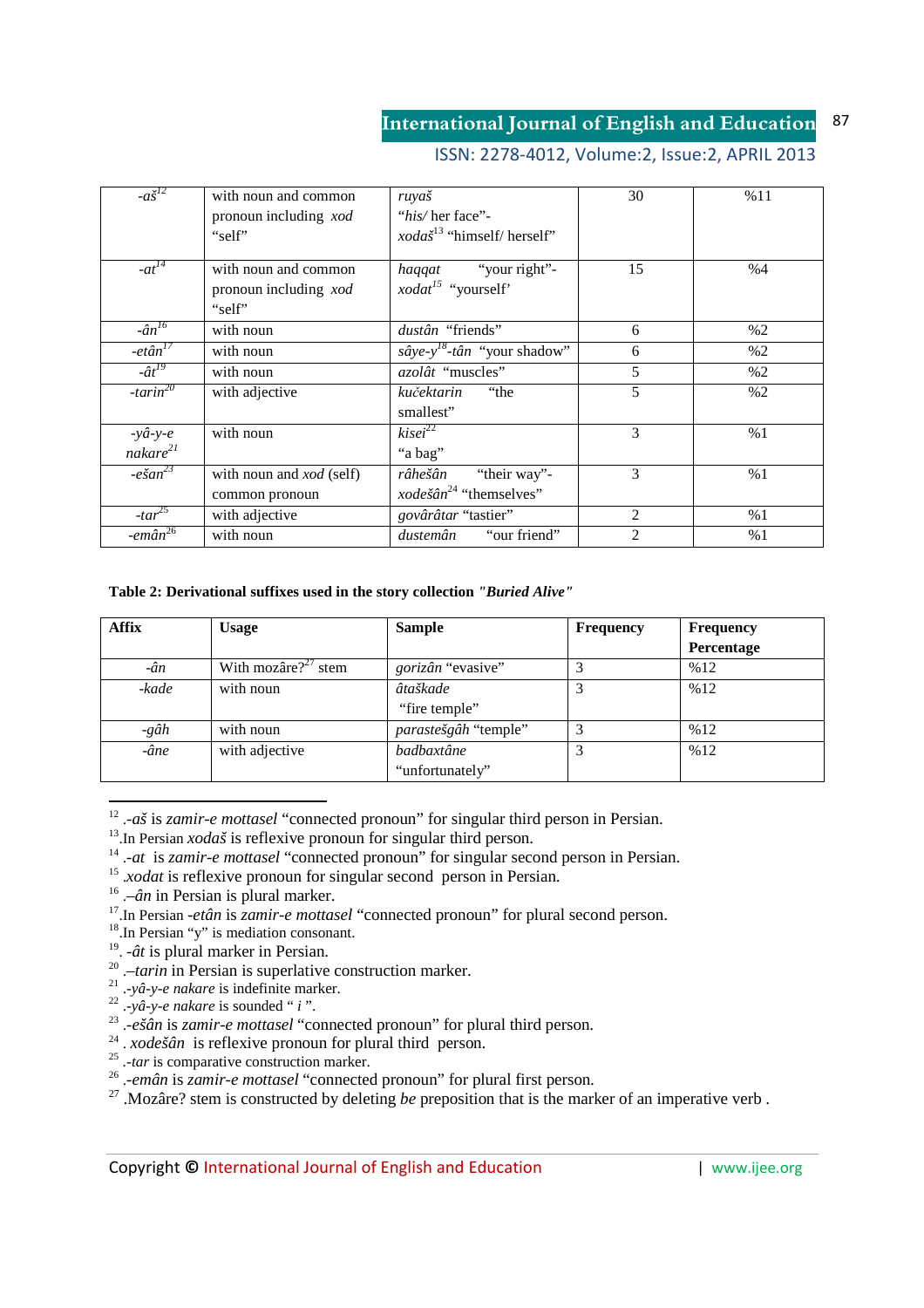# ISSN: 2278-4012, Volume:2, Issue:2, APRIL 2013

| -ande                     | With mozâre? stem | košande                | 3              | %12 |
|---------------------------|-------------------|------------------------|----------------|-----|
|                           |                   | "mortal"               |                |     |
| -nâk                      | with noun         | tarsnâk "terrible"     | $\overline{c}$ | %8  |
| -gar                      | with noun         | jâdugar "wizard"       | $\overline{c}$ | %8  |
| $-e\check{S}$             | With mozâre? stem | kušeš "effort"         | $\overline{c}$ | %8  |
| -yâ-y-e nesbat            | with noun         | sangi "stony"          | 2              | %8  |
| (attributive $y\hat{a}$ ) |                   |                        |                |     |
| $-ak$                     | with noun         | <i>mardak</i> "fellow" |                | %4  |
| $-v\hat{a}r$              | with noun         | mesvâr                 |                | %4  |
|                           |                   | "copper like"          |                |     |

**Table 3: Derivational prefixes used in the story collection** *"Buried Alive"*

| Affix | $\bigcup$ sage | <b>Sample</b>         | Frequency                |
|-------|----------------|-----------------------|--------------------------|
| nä-   | with noun      | " $i$ ll"<br>nâxoš    | $\overline{\phantom{a}}$ |
| bi-   | with noun      | bibahre<br>"deprived" |                          |

In the first fiction work of Hedayat i.e. *"Buried Alive"*, there is no interfixation process. The suffixation with the rate of %97 in comparison to the prefixation with the frequency of %3 has the most frequency. The suffixation by inflectional affixes with the frequency of 91% is more applicable than the suffixation by the derivational affixes with the value of 2% in this work. The usage proportion of the derivational suffixes to the derivational prefixes is high in this story collection. Their frequencies are 74% and 26% respectively. Among the inflectional suffixes, there is the more rate of application in -*hâ* and - *am* with the frequencies of 42% and 30% in this work, respectively. Based on the inflectional suffix tables, the minimum frequencies allocate to the following suffixes: -*tar*, -*emân*, -*yâ-y-e nakare*, -*ešân*, -*ât*, -*tarin*, -*ân* and -*etân*. Almost all the derivational suffixes and prefixes are used at the same rate.

## **2-***"Blind Owl"*

*"Blind Owl"* is a novella which is the most popular and the most significant work of Sadeq Hedayat. This is one of the masterpieces of  $20<sup>th</sup>$  century that has been repeatedly translated to English and French. This surrealistic novella is a monologue narrated by a person who is suffering from psychological illusion. The following tables indicate types of affixes applied in this novella:

## **Table 4: Inflectional suffixes used in the novella** *"Blind Owl"*

| <b>Affix</b> | Usage                              | <b>Sample</b>           | <b>Frequency</b> | <b>Percentage</b><br><b>Frequency</b> |
|--------------|------------------------------------|-------------------------|------------------|---------------------------------------|
| -hâ          | with noun and                      | <i>divârhâ</i> "walls"- | -67              | %30                                   |
|              | demonstrative pronouns             | ânhâ                    |                  |                                       |
|              | including in "this" and $\hat{a}n$ | "they"                  |                  |                                       |

Copyright **©** International Journal of English and Education | www.ijee.org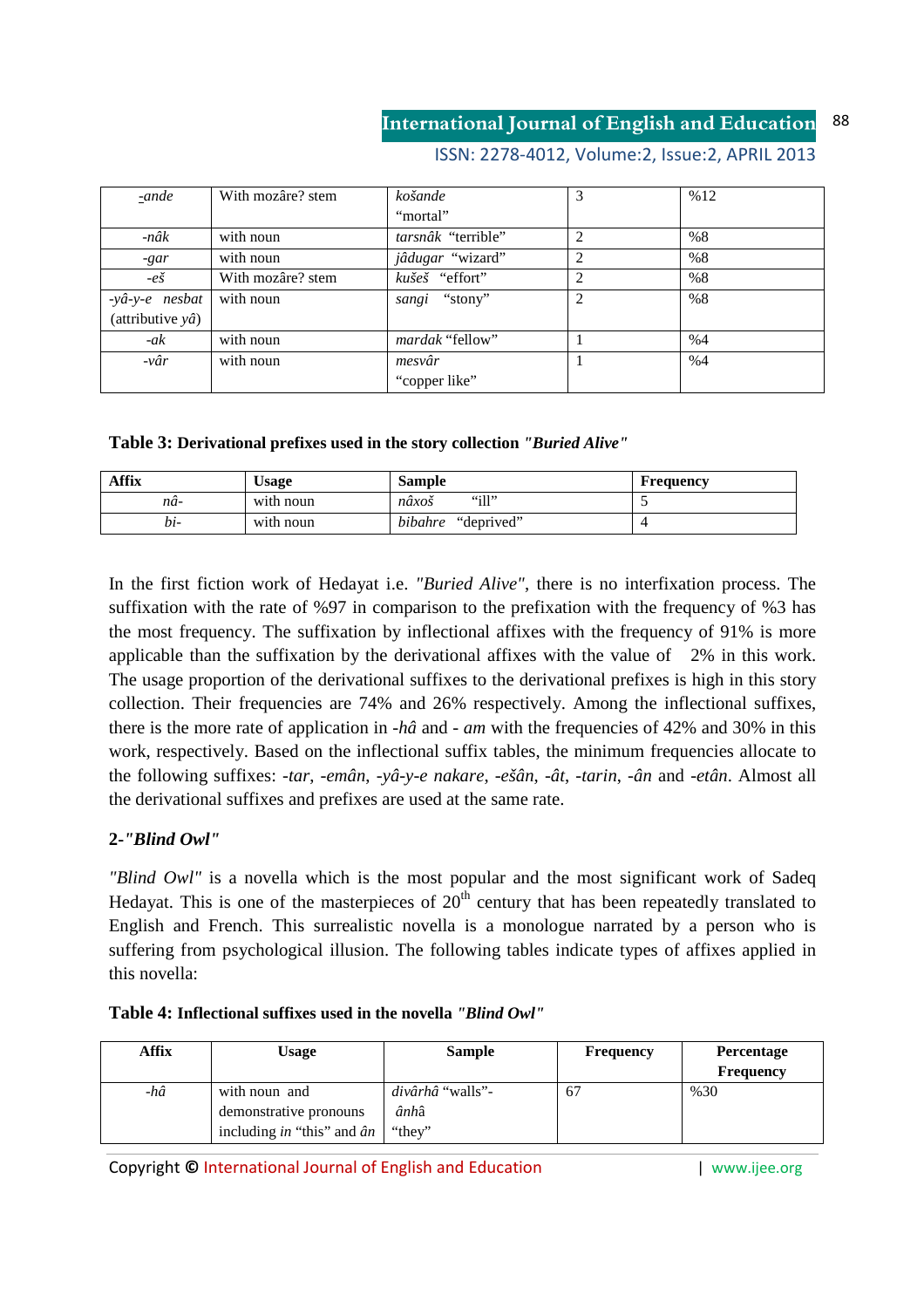# ISSN: 2278-4012, Volume:2, Issue:2, APRIL 2013

|                 | "that"                |                          |                |     |
|-----------------|-----------------------|--------------------------|----------------|-----|
| $-am$           | with noun and common  | pedaram                  | 81             | %36 |
|                 | pronoun including xod | "my father"- xodam       |                |     |
|                 | "self"                | "myself"                 |                |     |
| $-a\check{s}$   | with noun and common  | harakâtaš                | 30             | %12 |
|                 | pronoun including xod | "his movement" - xodaš   |                |     |
|                 | "self"                | "himself/herself"        |                |     |
| $-\hat{a}t$     | with noun             | ešârât                   | 14             | %6  |
|                 |                       | "mentions"               |                |     |
| -yâ-y-e nakare  | with noun             | kolangi                  | 8              | %4  |
|                 |                       | "a pick"                 |                |     |
| $-tar$          | with adjective        | badtar                   | 8              | %4  |
|                 |                       | "worse"                  |                |     |
| -tarin          | with adjective        | kamtarin                 | 6              | %2  |
|                 |                       | "the least"              |                |     |
| $-e\check{g}an$ | with noun and common  | suratešân                | 5              | %2  |
|                 | pronoun including xod | "their face"-<br>xodešân |                |     |
|                 | "self                 | "themselves"             |                |     |
| $-\hat{a}n$     | with noun             | angoštân "fingers"       | $\overline{4}$ | %2  |
| $-at$           | with noun             | habibat                  | $\overline{2}$ | %1  |
|                 |                       | "your dear"              |                |     |
| -emân           | with noun             | xâne-y-emân              | $\overline{2}$ | %1  |
|                 |                       | "my house"               |                |     |

## **Table 5: Derivational suffixes used in the novella** *"Blind Owl"*

| <b>Affix</b>        | <b>Usage</b>      | <b>Sample</b>      | Frequency      | <b>Frequency</b> |
|---------------------|-------------------|--------------------|----------------|------------------|
|                     |                   |                    |                | Percentage       |
| -nâk                | with noun         | namnâk "moist"     | 11             | %20              |
| -yâ-y-e nesbat      | with noun         | abrišami "silky"   | 10             | %18              |
| (attributive yâ)    |                   |                    |                |                  |
| -ân                 | With mozâre? stem | gorizân "evasive"  | 5              | %9               |
| -ande               | With mozâre? stem | zanande "nasty"    | 5              | %9               |
| -âne                | with adjective    | ahmaqâne "silly"   | 4              | %7               |
| $-e\check{S}$       | With mozâre? stem | navâzeš "caress"   | $\overline{4}$ | %7               |
| $-e$                | with noun         | pâye "base"        | 4              | %7               |
| $-\check{c}i$       | with noun         | kâleskeči          | $\overline{4}$ | %7               |
|                     |                   | "charioteer"       |                |                  |
| -yâ va nun-e nesbat | with noun         | âtâšin             | 3              | %5               |
| (attributive yâ va  |                   | "fiery"            |                |                  |
| num)                |                   |                    |                |                  |
| -dân                | with noun         | qalamdân "penner"  | 2              | %4               |
| -gâh                | with noun         | partgâh "crag"     | 1              | %2               |
| $-gar$              | with noun         | afsungar "charmer" |                | %2               |
| -kade               | with noun         | botkade            | 1              | %2               |
|                     |                   | "pagoda"           |                |                  |

Copyright  $\overline{O}$  International Journal of English and Education | www.ijee.org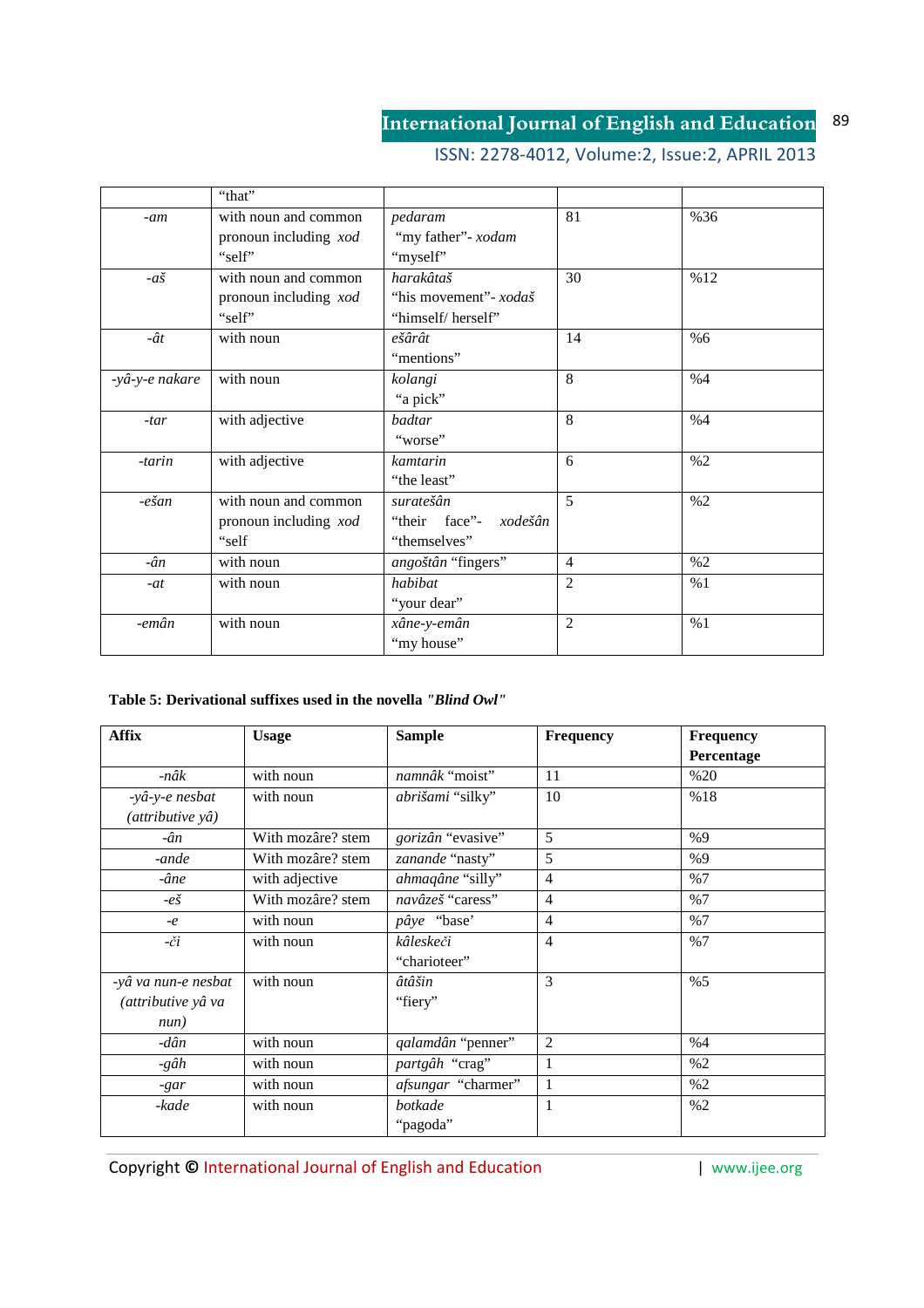ISSN: 2278-4012, Volume:2, Issue:2, APRIL 2013

| $\%$<br>·var<br>. <del>.</del><br>.<br>. |
|------------------------------------------|
|------------------------------------------|

**Table 6: Derivational prefixes used in the novella** *"Blind Owl"*

| Affix | <b>Usage</b> | <b>Sample</b>                  | <b>Frequency</b> |
|-------|--------------|--------------------------------|------------------|
| bi-   | with noun    | <i>biextiyâr</i> "involuntary" |                  |
| nâ-   | with noun    | "foolish"<br>nâdân             |                  |
| bâ-   | with noun    | bâsafâ<br>"pleasant"           |                  |

In this novella, just like *"Buried Alive"*, Hedayat have not used the words that are made by the interfixation process. By comparing the suffixation and prefixation processes, we find out that suffixation has more frequency than prefixation in this novella. The proportion of this frequency is 94% to 6%. In this work, suffixation by the inflectional affixes as compared with the suffixation by the derivational affixes with the rate of 20% and 80% have the most frequency, respectively. As the tables indicate, the derivational suffixes possess more frequency than the derivational prefixes. The proportion of this frequency is 77% to 23%. The usage rate of the suffix -*am* with 36% and -*hâ* with 30% respectively, have more proportion than other inflectional suffixes. The minimum usage of inflectional suffixes belongs to -*at*, -*emân*, -*ân*, -*ešan*, -*tarin*, *yây-e nakare* and -*tar*. Among the derivational suffixes only -*nâk* and -*yâ-y-e nesbat* in comparison with other derivational suffixes, with the rate of 20% and 80% respectively represent the most frequency in *"Blind Owl"*. The usage frequency of other derivational suffixes is nearly at the same rate. In the aforementioned novella, derivational suffixes of -*bi* and -*nâ* have the most frequency.

## **3-3** *"Visit"*

The first story collection of Jalal Al-e Ahmad is "*Visit"* which there are stories like *Did-o-Bâzdid-e Eyd* "Nowrooz visit", *Ganj* "Treasure", *Ziyârat* "Pilgrimage", and *Tâbut* "coffin". The following tables indicate the applied affixes in this story collection:

| <b>Affix</b>   | <b>Usage</b>                                                                            | <b>Sample</b>                          | <b>Frequency</b> | Percentage<br><b>Frequency</b> |
|----------------|-----------------------------------------------------------------------------------------|----------------------------------------|------------------|--------------------------------|
| $-h\hat{a}$    | with noun and<br>demonstrative pronouns<br>including in "this" and<br>$\hat{a}n$ "that" | sarhâ<br>"heads"-<br>ânhâ<br>"they"    | 130              | %50                            |
| -yâ-y-e nakare | with noun                                                                               | hendevânei<br>"a watermelon"           | 24               | %9                             |
| $-tar$         | with adjective and<br>adverb                                                            | pordeltar "braver"-<br>zudtar "sooner" | 21               | %8                             |

**Table 7: Inflectional suffixes used in the story collection** *"Visit"*

Copyright © International Journal of English and Education **Fig. 1** www.ijee.org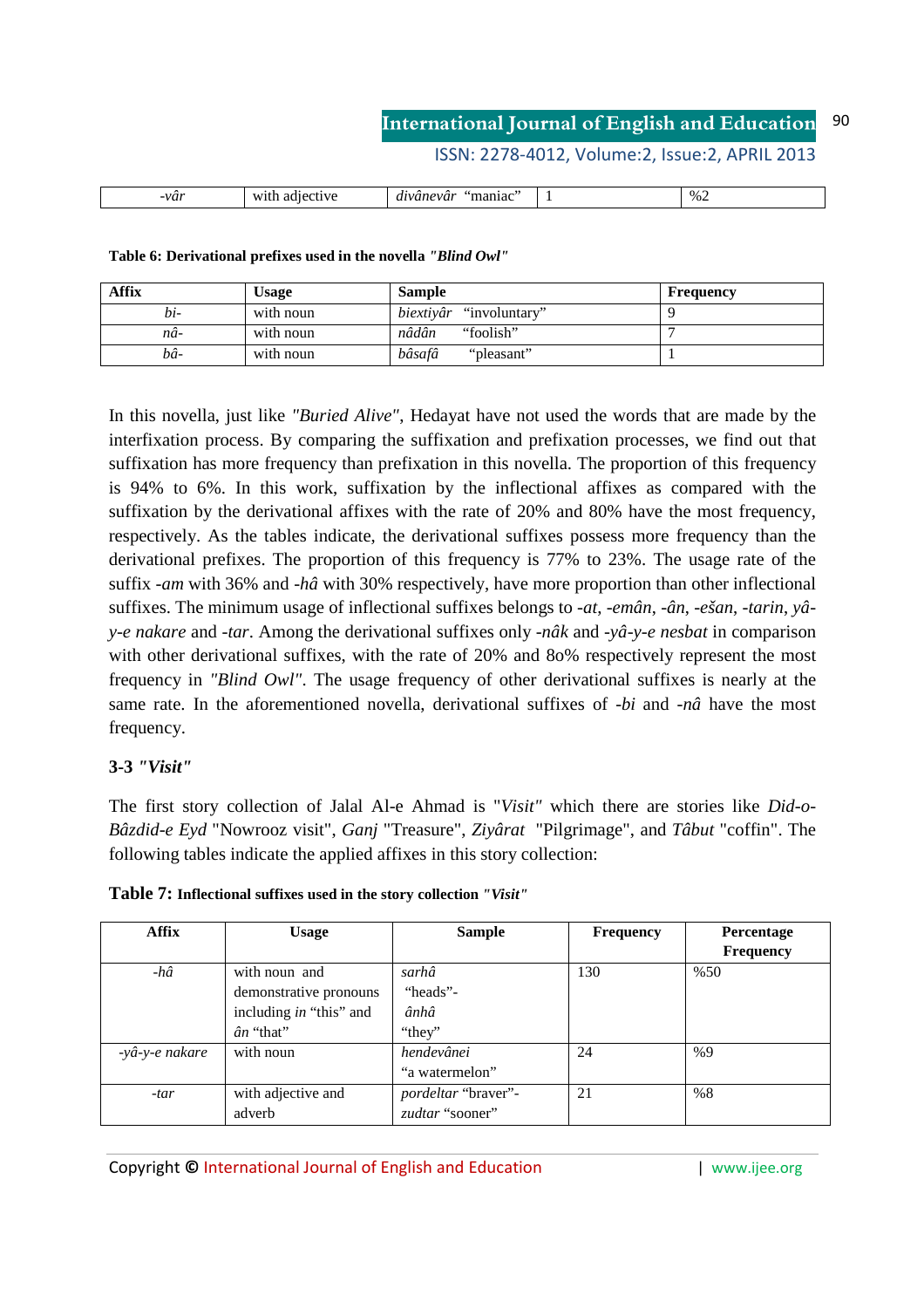# ISSN: 2278-4012, Volume:2, Issue:2, APRIL 2013

| -ân              | with noun and adjective                                        | "soldiers"-<br>sarbâzân<br><i>mo?menân</i> "believers"               | 19 | %8  |
|------------------|----------------------------------------------------------------|----------------------------------------------------------------------|----|-----|
| $-a\check{s}$    | with noun                                                      | dahânaš<br>"his/ her mouth"                                          | 19 | %8  |
| $-e\check{s}$ ân | with noun                                                      | xâne-y-šân "their house"                                             | 14 | %66 |
| -am              | with noun and common<br>pronoun including <i>xod</i><br>"self" | taklifam<br>"my duty"- xodam<br>"myself"                             | 11 | %4  |
| -ât              | with noun                                                      | kalemât "words"                                                      | 9  | %4  |
| -at              | with noun                                                      | sarat "your head"                                                    | 2  | %1  |
| -emân            | with common pronoun<br>including <i>xod</i> "self"             | <i>xodemân</i> <sup>28</sup> "ourselves"                             | 2  | %1  |
| -etân            | with noun and common<br>pronoun including <i>xod</i><br>"self" | amvâletân<br>property"-<br>"your<br>xodetân <sup>29</sup> "yourself" | 2  | %1  |

### **Table 8: Derivational suffixes used in the story collection** *"Visit"*

| <b>Affix</b>              | <b>Usage</b>      | <b>Sample</b>           | <b>Frequency</b> | <b>Frequency</b> |
|---------------------------|-------------------|-------------------------|------------------|------------------|
|                           |                   |                         |                  | Percentage       |
| -yâ-y-e nesbat            | with noun         | mazhabi "religious"     | 11               | %44              |
| (attributive $y\hat{a}$ ) |                   |                         |                  |                  |
|                           |                   |                         |                  |                  |
| $-ak$                     | with noun and     | češmak "wink" - javânak | $\overline{4}$   | %16              |
|                           | adjective         | "chap"                  |                  |                  |
| -ande                     | With mozâre? stem | rânande "driver"        | $\overline{2}$   | %8               |
| $-\check{c}i$             | with noun         | postči "postman"        | $\overline{c}$   | %8               |
| $-e$                      | with noun         | guše "corner"           | 1                | %4               |
| -yâ va nun-e nesbat       | with noun         | xunin "bloody"          | 1                | %4               |
| (attributive yâ va        |                   |                         |                  |                  |
| nun-e nesbat)             |                   |                         |                  |                  |
| -dân                      | with noun         | goldân "vase"           | 1                | %4               |
| -gâh                      | with noun         | âmuzešgâh "institute"   | $\mathbf{1}$     | %4               |
|                           |                   |                         |                  |                  |
| -vâr                      | with adjective    | divânevâr "maniac"      | $\mathbf{1}$     | %4               |
| -mand                     | with noun         | kârmand "employee"      | $\mathbf{1}$     | %4               |
|                           |                   |                         |                  |                  |

<sup>25-</sup>*xodemân is* reflexive pronoun for plural first person. 26-*xodetân* is reflexive pronoun for plural second person.

<u>.</u>

Copyright © International Journal of English and Education **Fig. 1** www.ijee.org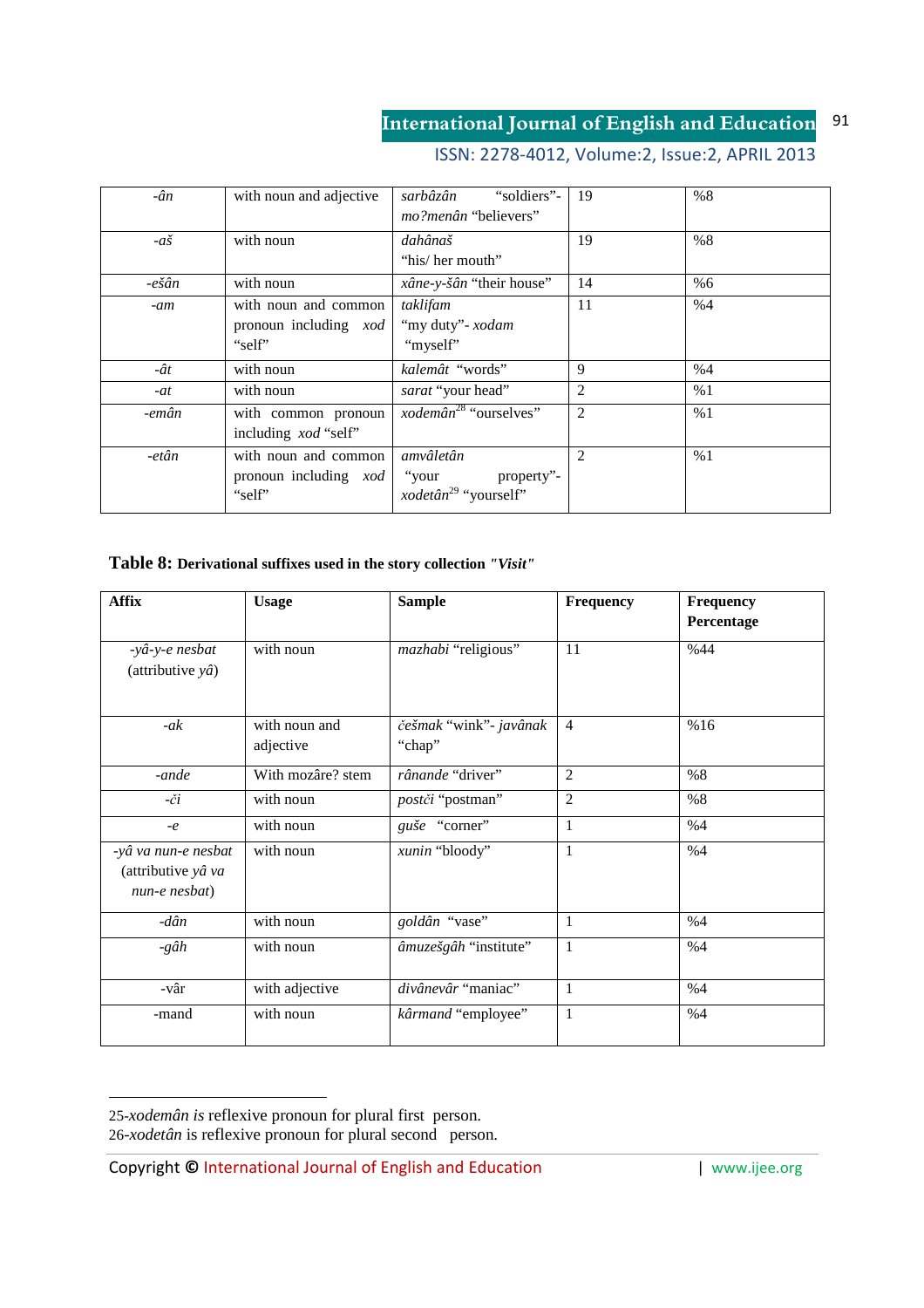ISSN: 2278-4012, Volume:2, Issue:2, APRIL 2013

| <b>Affix</b> | $\cup$ sage | <b>Sample</b>               | Frequency |
|--------------|-------------|-----------------------------|-----------|
| nı-          | with noun   | <i>bisavâd</i> "illiterate" |           |
| bâ-          | with noun   | <i>bâšo?ur</i> "discerning" | . .       |

### **Table 9: Derivational prefixes used in the story collection** *"Visit"*

## **Table 10: Interfixes used in the story collection** *"Visit"*

| <b>Affix</b> | <b>Usage</b>            | <b>Sample</b>                  | Frequency |
|--------------|-------------------------|--------------------------------|-----------|
| $-be-$       | with two repeated nouns | <i>dam be dam</i> "constantly" |           |
| -tâ-         | with two repeated nouns | "all over"<br>sar tâ sar       |           |
| -â-          | with two nouns          | "entirely"<br>sarânâ           |           |

In this story collection, all of our considered affixation processes were applied. The order of frequencies of these processes from maximum to minimum is as follows: the suffixation with the rate of 93%, the prefixation with the frequency of 5%, and the interfixation with the value of 2%. Al-e Ahmad has used more the derivational suffixation by the frequency of 63% than the derivational prefixation with the rate of 38%. As it is noticed, the suffixation has the most usage in this story collection. The suffixation by the inflectional affixes is more than the suffixation by the derivational affixes. This frequency is 91% to 9%.

As indicated in the inflectional suffix tables, the suffix of -*hâ* allocated half of all the inflectional suffixes. The lowest frequency of the inflectional suffixes are related to the affixes like -*at*, *emân*, -*etân*, and -*ât*. Among the derivational prefixes that Al-e Ahmad used in this story collection *yây-e nesbat* prefix allocated the most rate of frequency by %44 −which is nearly half of all the frequency of suffixes− as compared with the other suffixes. Of all the interfixes, *be* has the highest frequency.

## *4-2 "The School Principal"*

*"The School Principal"* is the shortest, the best, and the most eminent work among the other novels of Jalal Al-e Ahmad. In this novella, the author attempts to represent Iranian people and their social situation as it seemed in the real life of 1951's. Therefore its style would be considered as Realistic (Payandeh, 2009: 70).The kinds of affixes that are used in this story are as follows:

| Table 11: Inflectional suffixes used in the novella "The School Principal" |  |  |  |  |  |  |  |  |  |
|----------------------------------------------------------------------------|--|--|--|--|--|--|--|--|--|
|----------------------------------------------------------------------------|--|--|--|--|--|--|--|--|--|

| <b>Affix</b> | Usage                                            | <b>Sample</b>                         | <b>Frequency</b> | Percentage<br><b>Frequency</b> |
|--------------|--------------------------------------------------|---------------------------------------|------------------|--------------------------------|
| -hâ          | with<br>and<br>noun<br>demonstrative<br>pronouns | adâhâ<br>inhâ<br>"gestures"<br>"they" | 118              | %42                            |

Copyright © International Journal of English and Education **Fig. 1** www.ijee.org

92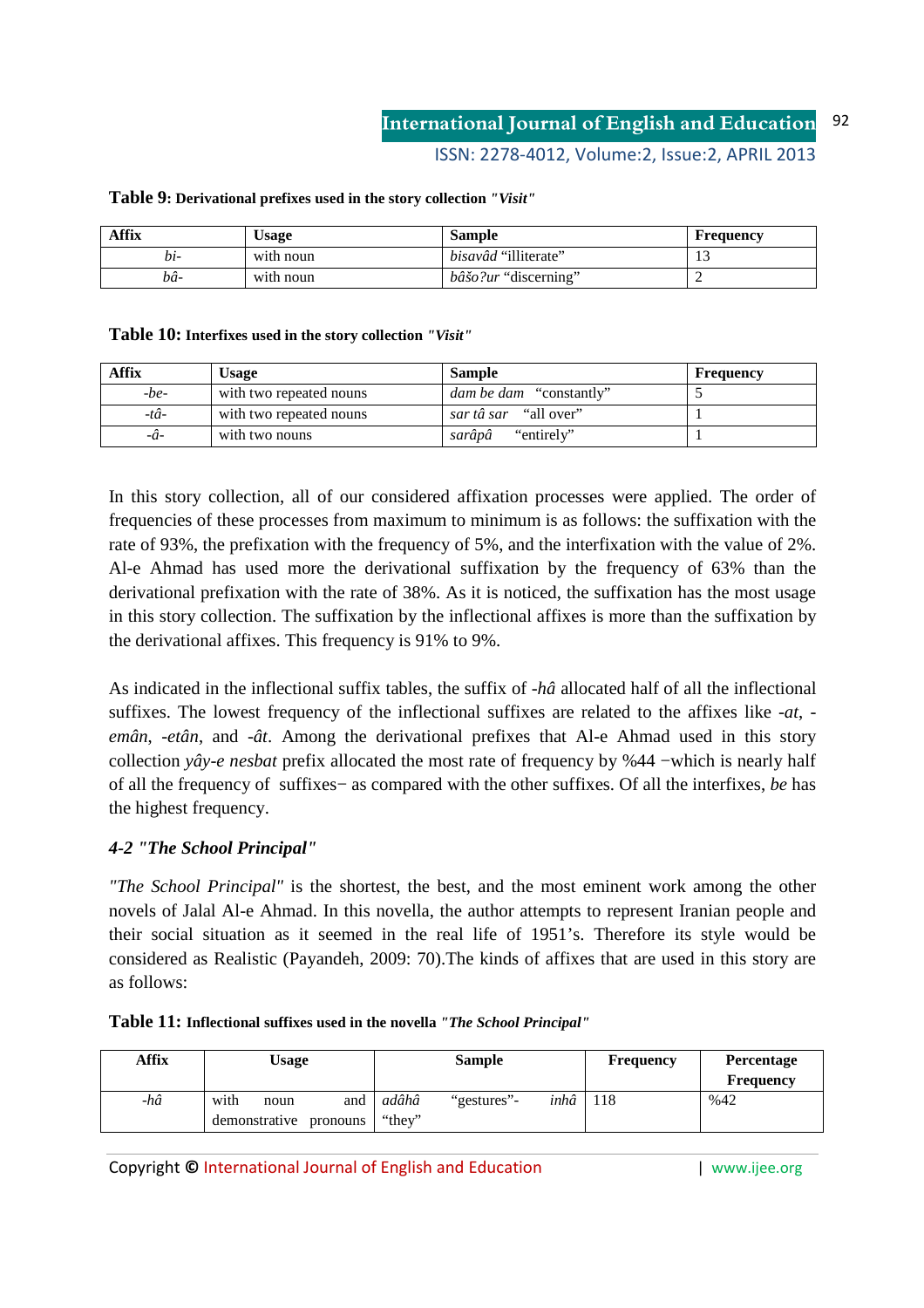# ISSN: 2278-4012, Volume:2, Issue:2, APRIL 2013

|                  | including in "this" and     |                             |                |     |
|------------------|-----------------------------|-----------------------------|----------------|-----|
|                  | $\hat{a}n$ "that"           |                             |                |     |
| $-a\check{s}$    | with noun and common        | kotaš "his/her coat"- xodaš | 44             | %16 |
|                  | pronoun including xod       | "himself/herself"           |                |     |
|                  | (self)                      |                             |                |     |
| $-y\hat{a}-y-e$  | with noun                   | bâqi "a garden"             | 32             | %11 |
| nakare           |                             |                             |                |     |
| $-am$            | with noun and common        | nazaram                     | 26             | %9  |
|                  | pronoun including xod       | "my opinion"-               |                |     |
|                  | (self)                      | xodam "myself"              |                |     |
| $-tar$           | with<br>adjective<br>and    | bolandtar "taller" - zudtar | 22             | %8  |
|                  | adverb                      | "sooner"                    |                |     |
| $-e\check{g}$ an | with noun and common        | xânevâde-y-ešân             | 16             | %6  |
|                  | pronoun including xod       | "their family"-<br>xodešân  |                |     |
|                  | (self)                      | "themselves"                |                |     |
| $-\hat{a}t$      | with noun                   | ehsâsât "feelings"          | 11             | %4  |
| -ân              | with noun                   | pellekân "stairs"           | $\overline{4}$ | %1  |
| -tarin           | with adjective              | kučektarin "thesmallest"    | 3              | %1  |
| $-at$            | with common pronoun         | xodat "yourself"            | $\overline{2}$ | %1  |
|                  | including <i>xod</i> (self) |                             |                |     |
| -emân            | with common pronoun         | xodemân "ourselves"         | $\overline{2}$ | %1  |
|                  | including <i>xod</i> (self) |                             |                |     |

## **Table 12: Derivational suffixes used in the novella** *"The School Principal"*

| <b>Affix</b>         | <b>Usage</b>              | <b>Sample</b>               | <b>Frequency</b> | <b>Frequency</b><br>Percentage |
|----------------------|---------------------------|-----------------------------|------------------|--------------------------------|
|                      |                           |                             |                  |                                |
| $-ak$                | with noun                 | <i>pesarak</i> "laddie"     | 5                | %32                            |
| -če                  | with noun                 | qâliče "rug"                | 2                | %13                            |
| -âne                 | with adjective            | nâšiyâne "clumsily"         | 2                | %13                            |
| -gâh                 | with noun                 | dânešgâh "university"       | 1                | %7                             |
| -yâ-y-e nesbat       | with noun                 | "rustic"<br>dehâti          | 1                | %7                             |
| <i>(attributive)</i> |                           |                             |                  |                                |
| $y\hat{a}$           |                           |                             |                  |                                |
| -setân               | with noun                 | <i>farangestân</i> "Europe" |                  | %7                             |
| $-e$                 | with noun                 | "corner"<br>guše            |                  | %7                             |
| $-e\check{S}$        | with bon-e (stem) mozâre? | varzeš "exercise"           | 1                | %7                             |
| -gar                 | with noun                 | hesâbgar "calculator"       |                  | %7                             |

## **Table 13: Derivational prefixes used in the novella** *"The School Principal"*

| <b>Affix</b> | Usage     | Sample                | Frequency |
|--------------|-----------|-----------------------|-----------|
| $bi-$        | with noun | "deprived"<br>binasib |           |

Copyright © International Journal of English and Education **| www.ijee.org** 

93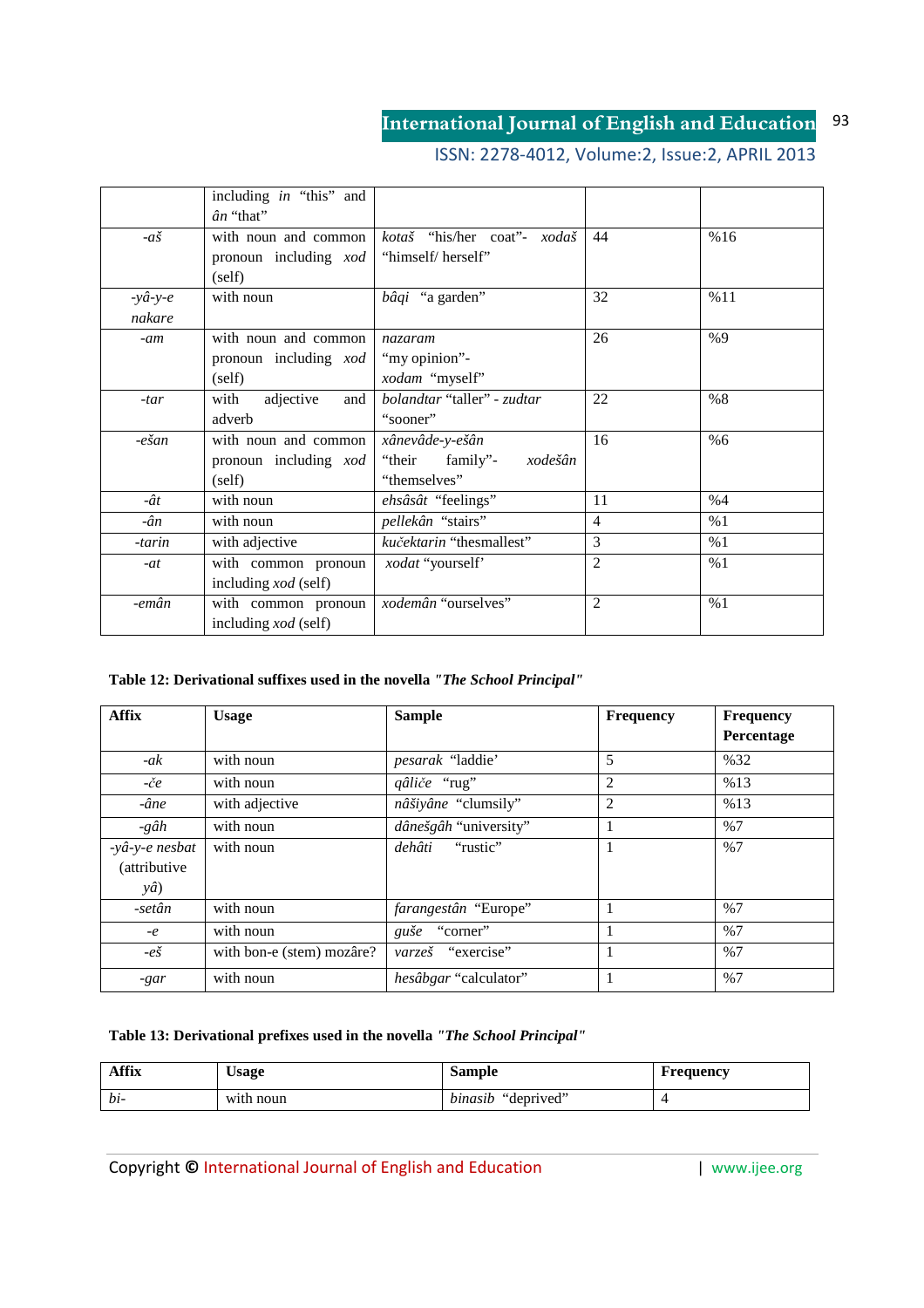ISSN: 2278-4012, Volume:2, Issue:2, APRIL 2013

| <b>Affix</b> | Usage                   | Sample              | Frequency |
|--------------|-------------------------|---------------------|-----------|
| -71-         | with two repeated nouns | "amid"<br>garmâgarm |           |

**Table 14: Interfixes used in the novella** *"The School Principal"*

All of the concerned affixation processes in this research allocate proportion of the frequency in this novella. The suffixation has maximum rate with the frequency of %97 and there are the lowest rate of frequency in the prefixation and interfixation with the value of %3 and %1. The affixation by the inflectional affixes with the frequency of %95 is more than the affixation by the derivational affixes with the rate of %5. Statistically, the derivational suffixes with the frequency of %79 have the most application in proportion to the derivational prefixes with the rate of %21. Al-e Ahmad in this fiction work, among the inflectional suffixes employed more -*hâ* suffix than the other suffixes. This suffix, which approximately owns half of the entire inflectional suffix frequencies, has the frequency of %42. Findings demonstrate that the inflectional suffixes like *at*, -*emân*, -*tarin*, and -*ân* have the lowest rate of frequency among the inflectional suffixes. Of all the derivational suffixes used in *"The School Principal*", -*ak* suffix by the frequency of %32 has the most usage than the other derivational suffixes .Al-e Ahmad has used interfixation process just once in his work.

## **3-Results**

Hedayat in *"Buried Alive"* and *"Blind Owl*" has used all of the affixation processes except interfixation in forming words. The suffixation was the most process with the frequency of %96 in his works. The prefixation was the second process with the frequency of %4. The suffixation by the inflectional affixes was more than the suffixation by the derivational affixes and the proportion of their usage is %86 comparing to %14 respectively. Application rate of the derivational suffixes with the value of %76 was more than the derivational prefixes by the frequency of %24. Among the inflectional suffixes, -*hâ* and -*am* affixes with the rate of %34 for each allocated the highest frequency respectively. As indicated in the previous part of -*hâ* and *am* suffixes in Hedayat**'**s works, the rate of -*hâ* suffix in *"Buried Alive*" was more than *"Blind Owl"*. This frequency was 103 figures (equivalent to %39) and 67 (equivalent to %30) respectively. The suffix of -*am* in his considered works had the same frequency approximately. The frequency of this affix is 86 figures (equivalent to %32) in *"Buried Alive"* and 81 figures (equivalent to %36) in *"Blind Owl".* By comparing the frequency of -*hâ* and -*am* suffixes in the mentioned works it can be concluded that as the application rate of these suffixes in his first work was more than or equal to his prominent one, the affixation by -*hâ* and -*am* suffixes could not be the part of the morphological stylistic features of Hedayat 's works. In order to consider a lingual element or a phenomenon as particular stylistic traits of a writer, the rate of that particular element should be less in his first work and then by practicing and repeating that lingual element, its frequency gradually goes up to be appeared in his eminent work obviously. It is clear that the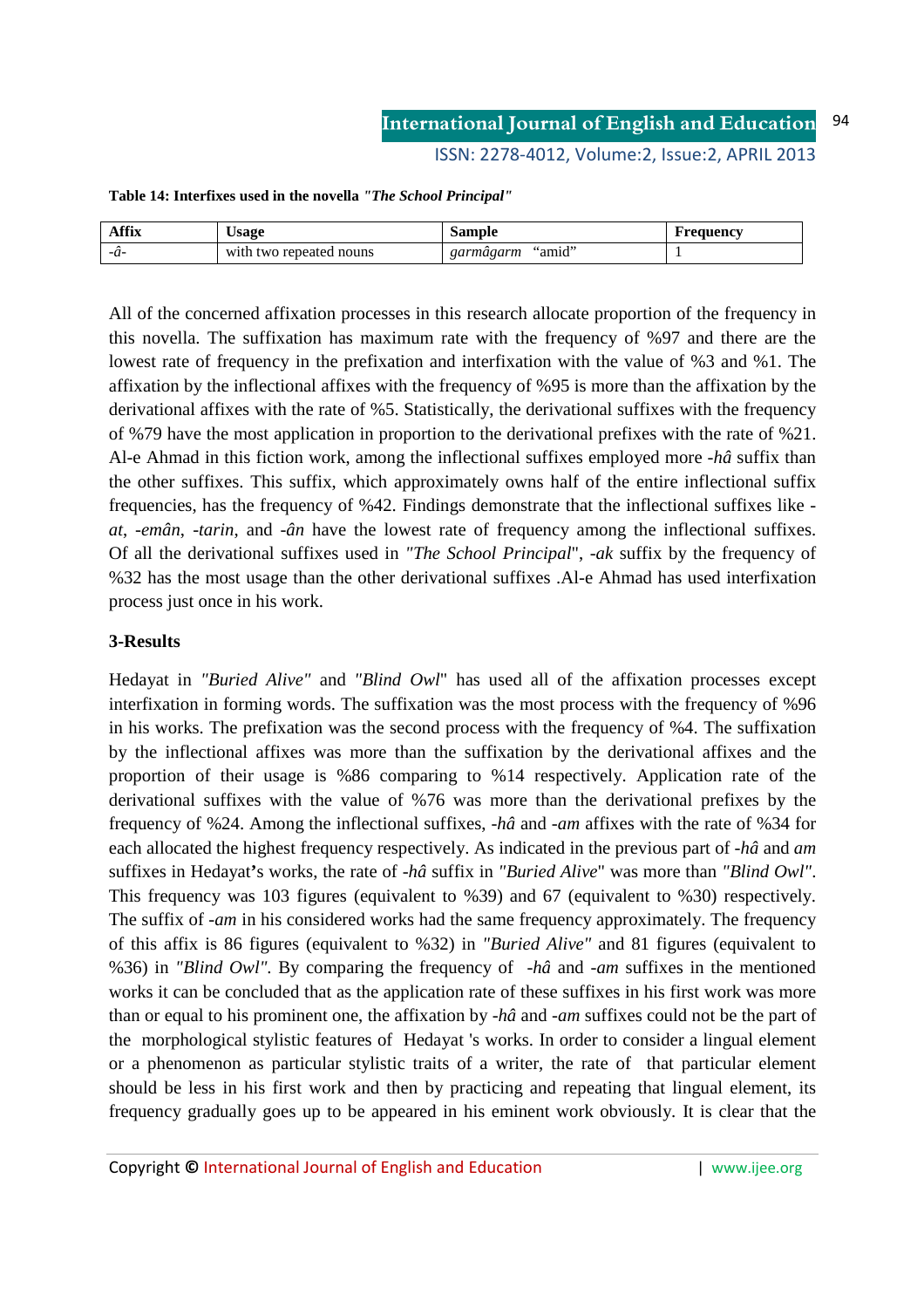### **International Journal of English and Education** ISSN: 2278-4012, Volume:2, Issue:2, APRIL 2013 95

individual style of a writer is not formed at once; rather it is constituted by passing time. One of the reasons of using more -*hâ* suffix among the plural inflectional suffixes in the considered works of Hedayat is that general tendency to apply -*hâ* plural suffix is more than other plural suffixes in Persian language, since the usage field of this suffix is so extensive. It could be used with animate and inanimate nouns and demonstrative pronouns. The reason of using more -*am* suffix in Hedayat**'**s work is that he himself is the narrator of *"Blind Owl*". That is, viewpoint of this novella is singular first person. In the story collection *"Buried Alive*" the narrator of some of short stories like *"Buried Alive*" and *"Madeleine*" is the writer. Although the view point is singular third person in most of short stories of this story collection like "Hadji Murad", *"David crook-back*", *"The sister*", *"Dead Eaters"*, and *"Water of Life"*, the conversations between the characters in these short stories are singular first person.

Al-e Ahmad in his works *"Visit"* and *"The School Principal"* which are respectively his first and the most significant works employed all of the affixation processes including suffixation, prefixation and interfixation. The suffixation with the frequency of %96 allocated the first place of affixation. The prefixation and interfixation with the rate of %3 and %1 are placed at the next levels of frequency, respectively. The affixation by the Inflectional affixes was more than the affixation by the derivational affixes. The rates of these affixes are %93 to %7. Al-e Ahmad among the inflectional suffixes used -*hâ* suffix more than the other inflectional suffixes in his two fiction works. The frequency of this affix is 130 figures (equivalent to 50%) and 118 figures (equivalent to 42%) respectively in the first and the most prominent of his fiction works. According to achieved findings, the usage rate of -*hâ* suffix in *"Visit"* was more than *"The School Principal"* .The extensive usage of this affix could not be regarded as a morphological stylistic feature of Al-e Ahmad**'**s fiction works, since he applied -*hâ* suffix more in his first work than his prominent one. In order to consider a lingual phenomenon as particular stylistic properties of a writer, that lingual phenomenon from his first to most prominent work should have an ascending process not descending. The reasons of using -*hâ* suffix in Jalal Al-e Ahmad**'**s works can be the same as what has been disscussed about Hedayat**'** works. The above elaborations about the study of affixation process indicate the accuracy of our hypothesis since there was no morphological style as regards the affixation in Hedayat's and Al-e Ahmad's works. It seems the reason might be that these writers decided to make people aware of the condition of their society. So the message they wanted to express was important for them and they did not focus on the artistic aspects of the language, at least in the morphological facet. These writers regarded the language as a means to communicate with their audiences, not regarding the language as a purpose.

Looking at the analysis of Hedayat's and Al Ahmad's works as regards the affixation process we discover that the suffixation with the rate of %95 has been the most affixation that the writers used it and the interfixation had the least usage with the frequency of %1. The frequency of prefixation which is placed between these processes in frequency terms was %4. In the examined four works, the suffixation by the inflectional affixes is more than the suffixation by the